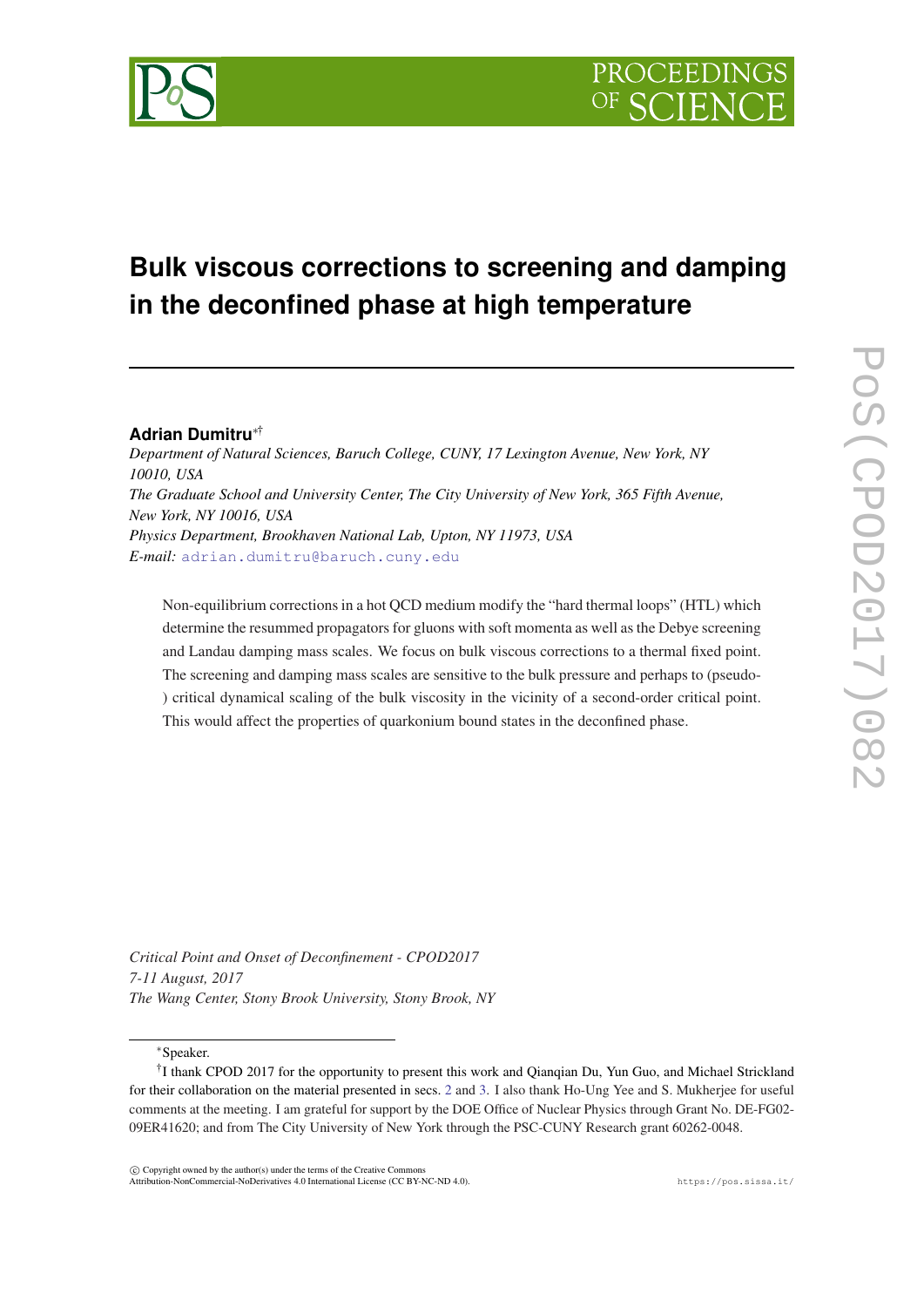### <span id="page-1-0"></span>1. Introduction, bulk viscosity in QCD

The bulk viscosity  $\zeta(T)$  in QCD at very high temperatures  $T \gg \Lambda_{\text{QCD}}$  has been computed to leading order in the coupling in Ref. [[1](#page-5-0)]. They find that it is very small since  $\zeta$  is proportional to the *square* of the deviation from conformality given by the  $\beta$ -function. This leads to  $\zeta/\eta \sim \alpha_s^4$ (neglecting logarithms of the inverse coupling) which is proportional to

$$
(\alpha_s^2 N^2)^2 \sim (1 - 3c_s^2)^2 \ . \tag{1.1}
$$

 $c<sub>s</sub>$  is the speed of sound. To see this write the trace anomaly in the pure glue theory in the form [[2](#page-5-0)]

$$
\beta(\alpha_R) \frac{\partial}{\partial \alpha_R} p(T, \alpha_R) = e - 3p \,. \tag{1.2}
$$

Here,  $\alpha_R$  denotes the renormalized coupling at a scale  $\mu$  and  $p(T, \alpha_R)$  is the pressure as a function of *T* and  $\alpha_R$ . On the l.h.s. the derivative w.r.t. the renormalized coupling is performed at constant *T*. In (pure glue) perturbation theory, up to first order in the running coupling  $\alpha_{s}(T;\alpha_{R})$ :

$$
p(T, \alpha_R) - p(T, 0) = -\frac{N(N^2 - 1)}{144} \alpha_s(T) T^4
$$
\n(1.3)

and eq. (1.2) turns into

$$
e-3p = -\frac{N(N^2-1)}{144}T^4\beta(\alpha_R)\frac{\partial}{\partial \alpha_R}\alpha_s(T),
$$
  
= 
$$
-\frac{N(N^2-1)}{144}T^4\beta(\alpha_s(T)).
$$
 (1.4)

Differentiate both sides w.r.t. the energy density; on the r.h.s. write this derivative as  $(\partial e/\partial T)^{-1}\partial/\partial T$ and note that to leading order this latter derivative w.r.t. *T* acts on the factor *T* <sup>4</sup> only:

$$
1 - 3c_s^2 = -\frac{\frac{N(N^2 - 1)}{36}T^3\beta(\alpha_s(T))}{\partial e/\partial T}.
$$
 (1.5)

Thus,  $1-3c_s^2$  is indeed proportional to  $-N\beta(\alpha_s(T)) \sim \alpha_s^2(T)N^2$ .

On the other hand, when  $(e-3p)/T^4$  exhibits a power law tail then the proportionality (1.1) can be modified. For illustration consider a simple model where a non-perturbative contribution [[3](#page-5-0)] is added to the one-loop pressure while the two-loop pressure remains<sup>1</sup> the one from eq.  $(1.3)$ :

$$
p(T) = (N^2 - 1)\frac{\pi^2}{45} \left( T^4 - T^2 T_c^2 \right) - \frac{N(N^2 - 1)}{144} \alpha_s(T) T^4 \,. \tag{1.6}
$$

At order  $\alpha_s^0$  this gives

$$
e - 3p = 2(N^2 - 1)\frac{\pi^2}{45}T^2T_c^2 \approx 0.44(N^2 - 1)T^2T_c^2,
$$
\n(1.7)

$$
c_s^2 = \frac{2T^2 - T_c^2}{6T^2 - T_c^2} \,. \tag{1.8}
$$

<sup>1</sup>The assumption that the two-loop pressure is unaffected by the non-perturbative contribution does *not* correspond to the models proposed in refs. [\[3\]](#page-5-0).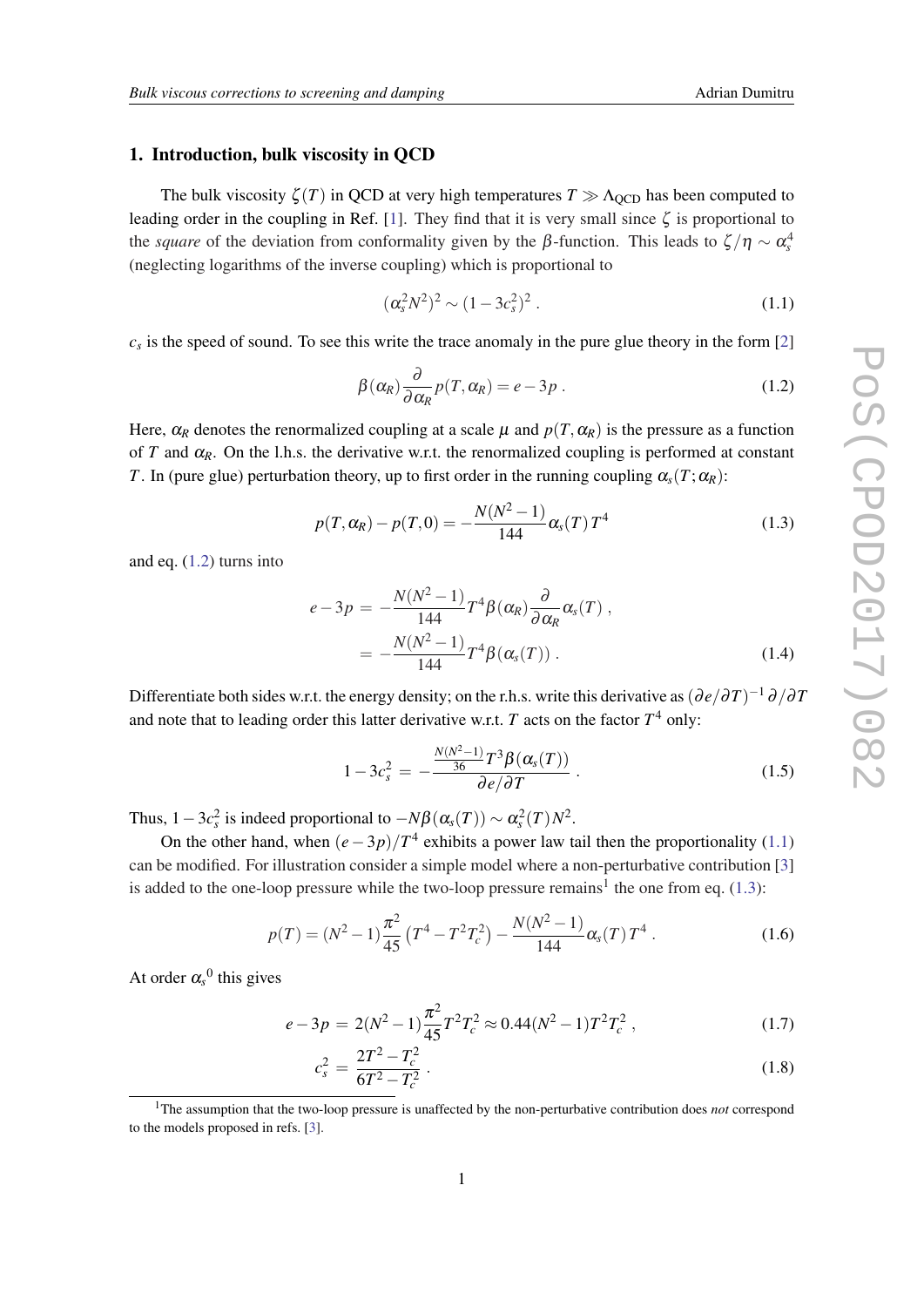<span id="page-2-0"></span> $(e-3p)/T^2T_c^2$  in fact agrees quite well with (pure gauge) lattice data [[4](#page-5-0), [5](#page-5-0)] for *N* = 3,4,6 colors in the regime  $T/T_c \simeq 1.5 - 4$ . One can now obtain the running coupling  $\alpha_s(T)$  from the trace anomaly. To do so, replace the l.h.s. of eq.  $(1.4)$  by  $(1.7)$  $(1.7)$ :

$$
N\beta(\alpha_s(T)) = -\frac{288\pi^2}{45}\frac{T_c^2}{T^2} \quad \to \quad N\alpha_s(T) = \frac{144\pi^2}{45}\frac{T_c^2}{T^2} \quad , \quad \beta(\alpha_s) = -2\alpha_s \,. \tag{1.9}
$$

This result for the running coupling shows explicitly why this illustration is not self consistent: in eq. ([1.6](#page-1-0)), the contribution to the pressure at order  $\alpha_s$  is comparable to the leading contribution, just like the pure perturbative expansion of the pressure. Nevertheless, to complete this toy model calculation use eq. ([1.8](#page-1-0)) to express  $1-3c_s^2$  in terms of  $\alpha_s(T)$ :

$$
1 - 3c_s^2(T) = \frac{90N\alpha_s(T)}{864 - 45N\alpha_s(T)}.
$$
\n(1.10)

Hence, at  $T/T_c = 4$ , say, where  $\alpha_s N$  is sufficiently small,  $1 - 3c_s^2$  would be approximately linear instead of quadratic in  $\alpha_s N$  (and linear in  $-\beta N$ ).

In a more realistic theory of the deconfined phase one should not expect that  $1 - 3c_s^2(T)$  is given simply by a number times a power of  $\alpha_s(T)$ . Rather, that "number" presumably would be a dimensionless function  $f(T/T_c, T/m_D, ...)$  of temperature. However, if that theory does not involve or generate  $T_c$  then a fit of the form  $1-3c_s^2(T) = \text{const.} \times (\alpha_s(T)N)^{b(T)}$  would still be interesting. In particular, a fit to  $N_f = 2 + 1$  three loop HTLpt over  $T = 0.15 \rightarrow 1.5$  GeV (at  $\mu_B = 0$ ) with constant power *b* gives  $b \approx 3.3$  [[6](#page-5-0)].

For completeness we mention also that in the limit of  $N \to \infty$  and large 't Hooft coupling  $\lambda \gg 1$ the holographic correspondence for broken conformal invariance suggests  $\zeta/\eta \sim 1-3c_s^2$  [[7](#page-5-0)] in 3 spatial dimensions; also see refs [[8](#page-5-0)].

For heavy-ion collisions the most relevant temperature regime is  $T \lesssim 4T_c$ . The lattice has shown that the trace anomaly of QCD, expressed as energy density minus three times the pressure, grows large at  $T \sim T_c$  [\[9\]](#page-5-0). Thus, it has been suggested in the literature that the bulk viscosity to entropy density ratio should increase, too, as the temperature approaches the confinementdeconfinement temperature [\[10\]](#page-5-0). Here we perform a weak-coupling HTL computation to assess, at least qualitatively, the impact of bulk-viscous corrections on the heavy-quark potential. This analysis does not apply for  $T \simeq T_c$  but it provides baseline expectations for bulk-viscous effects on screening and damping from (resummed) weakly coupled QCD.

Bulk viscous corrections are expected to become important also in the vicinity of a second order critical point; this could be realized in hot QCD either by tuning of the quark masses [\[11](#page-5-0)] or perhaps by introducing a baryon charge asymmetry [\[12](#page-6-0)]. Due to critical slowing down the bulk viscosity should diverge [[13\]](#page-6-0) ζ ∼ ξ *<sup>z</sup>* where ξ → ∞ is the correlation length and *z* is a dynamical critical exponent. However, since the relaxation time in the critical region of the bulk pressure diverges as well, in heavy-ion collisions it is not expected to exceed the ideal pressure [[14\]](#page-6-0).

#### 2. HTL resummed gluon self energies incl. bulk-viscous corrections

To compute the gluon self energy in the hard loop approximation we require the phase space distributions of the particles in the medium. In the local rest frame, we take them to be

$$
f(\mathbf{p}) = f_{\text{id}}(p) + \delta_{\text{bulk}} f(p) + \delta_{\text{shear}} f(\mathbf{p}) \tag{2.1}
$$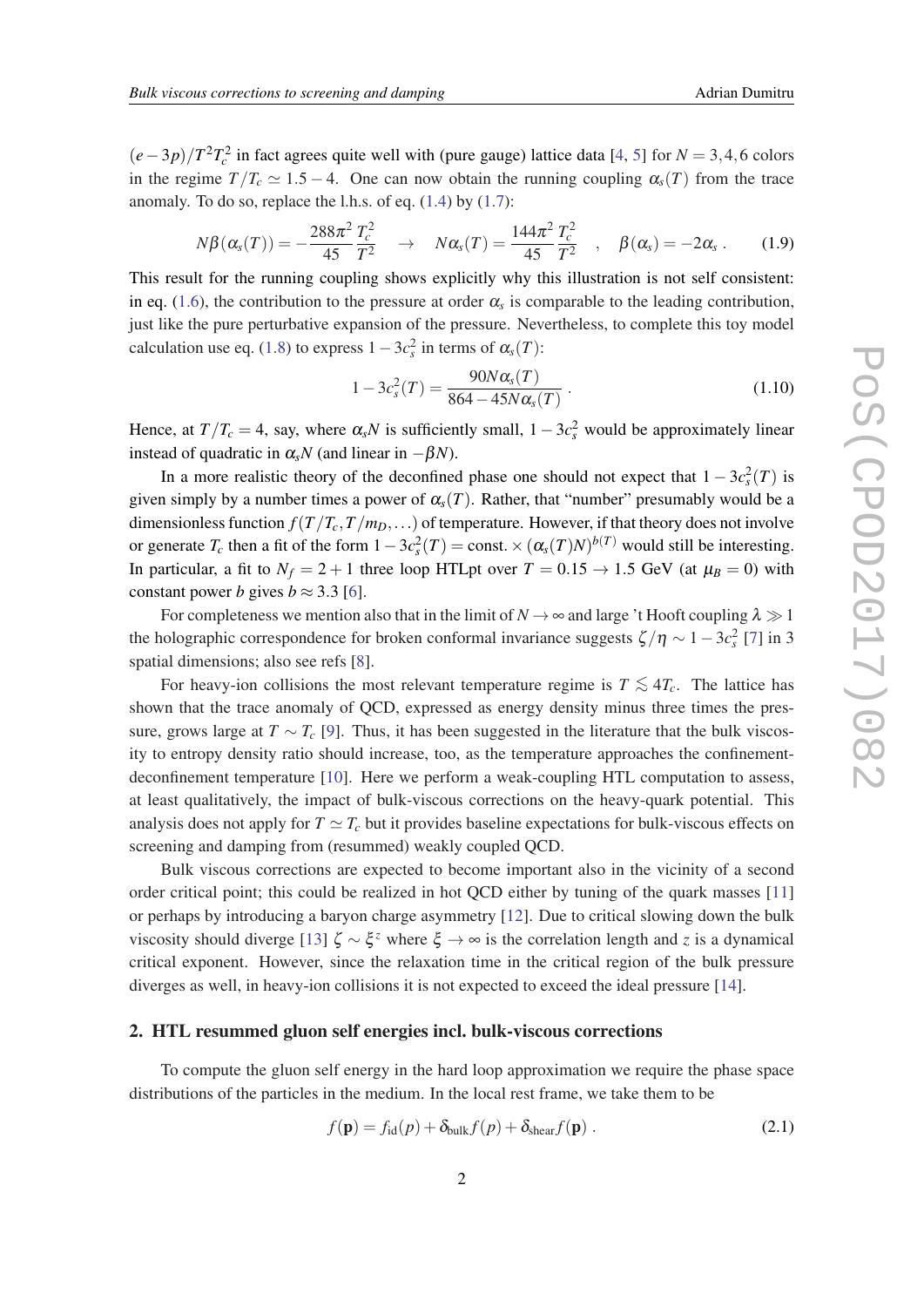Here,  $f_{id}(p)$  is an isotropic reference distribution when non-equilibrium corrections are absent. This would normally correspond to thermal Fermi-Dirac or Bose-Einstein distributions, respectively, if the "ideal" reference is the thermal fixed point.

The corrections  $\delta f$  in Eq. ([2.1](#page-2-0)) correspond to non-equilibrium corrections. We take the isotropic correction  $\delta_{bulk} f(p)$  as a bulk-viscous correction while the anisotropic part  $\delta_{shear} f(p)$ is analogous to shear. However, we do not assume that these corrections are parametrically suppressed. The corrections to the real and imaginary parts of the HTL resummed gluon propagator due to  $\delta_{\text{shear}} f(\mathbf{p})$  have been worked out in Refs. [[15](#page-6-0)]. Here, we focus on bulk viscous corrections instead.

To obtain explicit results for the self energies we require a model for  $\delta_{\text{bulk}} f(k)$ . We assume that the bulk viscous correction to the local thermal distribution function takes the form

$$
\delta_{\text{bulk}} f(k) = \left(\frac{k}{T}\right)^a \Phi f_{\text{id}}(k) (1 \pm f_{\text{id}}(k)) . \tag{2.2}
$$

 $\Phi$  is proportional to the bulk pressure, which in the Navier-Stokes / Landau approximation is negative, and *a* is a constant. We require  $a > 0$  to ensure that the dominant contribution to the retarded self energy is from hard (gluon) loop momenta,  $k \sim T$ . The bulk viscous correction to the symmetric self energy at  $\mathscr{O}(\Phi^2)$  involves the fourth power of the distribution function and requires a more stringent bound,  $a > 1/2$ . It should be clear that (2.2) is a generic (and simple) model for the non-equilibrium correction chosen such as to maintain applicability of HTL power counting which may in principle be violated in certain non-equilibrium scenarios. Furthermore, we recall that if  $\delta_{bulk} f(k)$  does not vanish then the hard scale T in the distributions functions is no longer equal to the temperature which instead must be determined from the Landau matching condition. However, the hard scale remains on the order of the temperature and we continue to denote it as *T* for simplicity of presentation. Finally, we shall further assume that  $|\Phi| \gg g^2$  so that two-loop corrections to the gluon self energy are negligible.

Using standard methods of real-time thermal field theory [\[16](#page-6-0)] one can derive [[17\]](#page-6-0) the following expressions for the retarded and symmetric time-ordered (temporal) gluon self energies<sup>2</sup>:

$$
\Pi_R(P) = \frac{N_f g^2}{(2\pi)^2} \int k dk f_F(k) \int d\Omega_k \frac{1 - (\hat{\mathbf{k}} \cdot \hat{\mathbf{p}})^2}{(\hat{\mathbf{k}} \cdot \hat{\mathbf{p}} + \frac{p_0 + i\epsilon}{p})^2},
$$
\n(2.3)

$$
\Pi_F(P) = -i\frac{N_f g^2}{\pi} \frac{2}{p} \Theta(p^2 - p_0^2) \int k^2 dk f_F(k) (1 - f_F(k)). \tag{2.4}
$$

The advanced self energy is equal to  $\Pi_R(P)$  with an inverted sign of  $\varepsilon$ . These expressions account for the contribution due to *N<sup>f</sup>* loops of massless quarks. For the contribution due to a gluon loop replace the Fermi-Dirac distribution  $f_F(k)$  by a Bose distribution  $f_B(k)$ , Pauli blocking  $1 - f_F(k)$ by Bose enhancement  $1 + f_B(k)$ , and  $N_f$  by  $N_c$ . Here,  $f(k)$  corresponds to the non-equilibrium distribution function introduced in eqs. [\(2.1](#page-2-0),2.2) above.

It is clear from eqs. (2.3,2.4) that for isotropic  $\delta f$  the dependence of the self energies on the external energy/momentum is the same as in equilibrium. However, there is a correction to the

<sup>&</sup>lt;sup>2</sup>For brevity we restrict to vanishing quark chemical potential, see ref. [\[17](#page-6-0)] for the corresponding expressions at  $\mu > 0$ .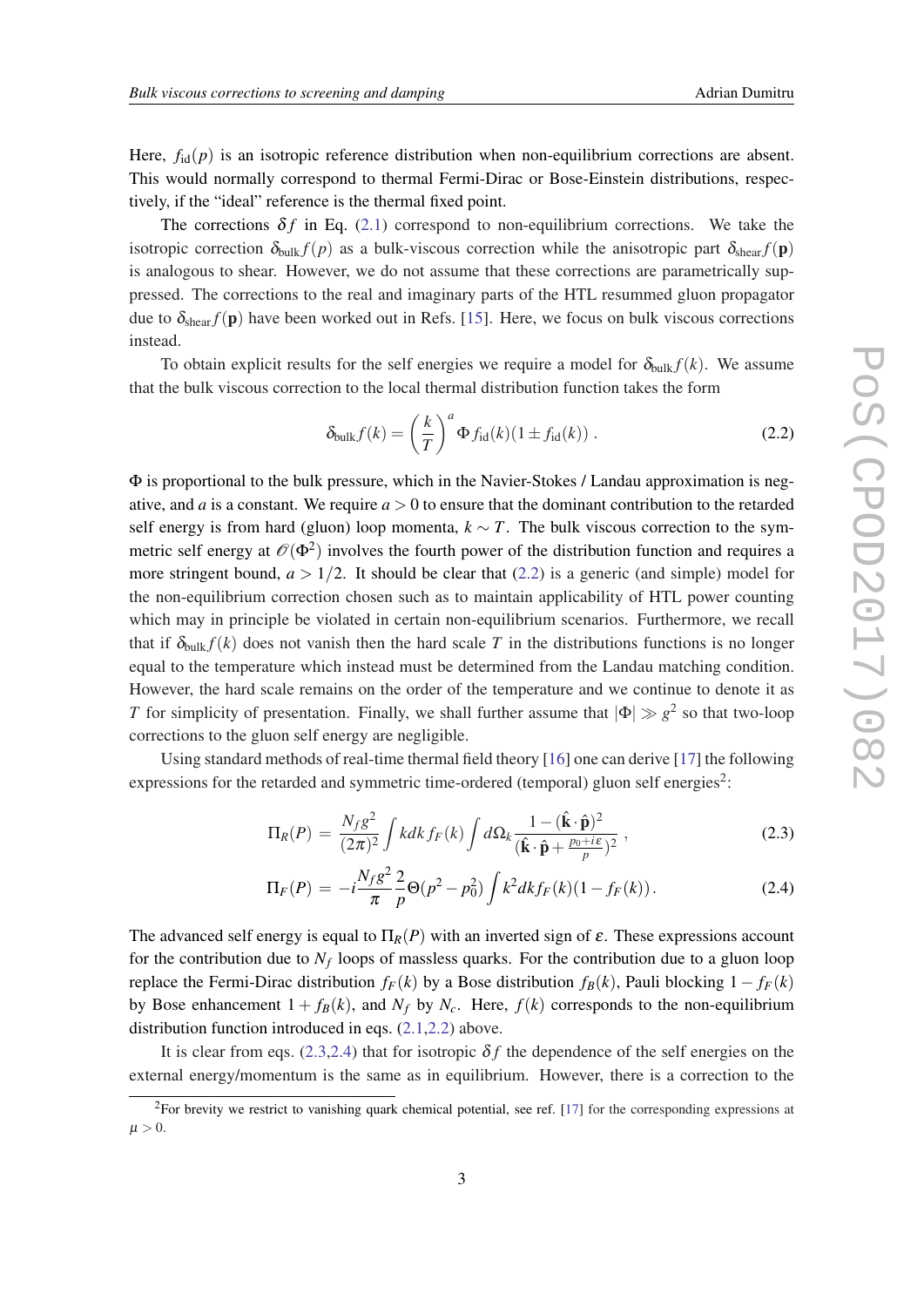<span id="page-4-0"></span>mass scales which appear in  $\Pi_R(P)$  and  $\Pi_F(P)$ :

$$
m_R^2 = (2N_c + N_f) \frac{g^2 T^2}{6} \to m_R^2 + \delta m_R^2 =
$$
  

$$
\left(2N_c \left(1 + c_R^{(g)}(a)\Phi\right) + N_f \left(1 + c_R^{(g)}(a)\Phi\right)\right) \frac{g^2 T^2}{6}, \qquad (2.5)
$$
  

$$
m_F^2 = (2N_c + N_f) \frac{g^2 T^2}{6} \to m_F^2 + \delta m_F^2 =
$$

$$
\left(2N_c\left(1+c_F^{(g)}(a)\Phi\right)+N_f\left(1+c_F^{(q)}(a)\Phi\right)\right)\frac{g^2T^2}{6} \,. \tag{2.6}
$$

In (2.6) only the correction linear in  $\Phi$  has been given, see ref. [[17\]](#page-6-0) for  $m_F^2 + \delta m_F^2$  to order  $\Phi^2$ . Here,

$$
c_R^{(q)}(a) = 2(1 - 2^{-a}) c_R^{(g)}(a) = \frac{12}{\pi^2} (1 - 2^{-a}) \Gamma(2 + a) \zeta(1 + a) , \qquad (2.7)
$$

$$
c_F^{(q)}(a) = 2(1 - 2^{-a})c_F^{(g)}(a) = \frac{6}{\pi^2}(1 - 2^{-a})\Gamma(3 + a)\zeta(1 + a) ,\qquad (2.8)
$$

are pure numbers of order 1. Therefore, a substantial (negative) bulk-viscous pressure Φ could potentially "short out" the self-energies. It would be interesting to check the values of  $m_R^2$  and  $m_F^2$  obtained in a hydrodynamic simulation which incorporates the critical behavior of the bulk viscosity (such as presented in ref. [[14](#page-6-0)]). Non-equilibrium effects on the gluon self energies (or the heavy-quark potential) should also be visible in transport theory approaches [[18\]](#page-6-0).

The Schwinger-Dyson equation determines the HTL resummed propagators (in Coulomb gauge),

$$
D^*_{R}(P) = \frac{1}{p^2 - \Pi_R(P)} = \frac{1}{p^2 - \left(m_{R,D}^2 + \delta m_{R,D}^2\right) \left(\frac{p_0}{2p} \ln \frac{p_0 + p + i\epsilon}{p_0 - p + i\epsilon} - 1\right)}\,,\tag{2.9}
$$

$$
D^*{}_F(P) = D^*{}_R(P) \Pi_F(P) D^*{}_A(P). \tag{2.10}
$$

The advanced propagator is equal to  $D^*_{R}(P)$  with a reversed sign of  $\varepsilon$ .

# 3. Non-equilibrium corrections to the HTL static potential

We can compute the static potential due to one gluon exchange through the Fourier transform of the physical "11" Schwinger-Keldysh component of the (longitudinal) gluon propagator in the static limit,

$$
V(\mathbf{r}) = (ig)^2 C_F \int \frac{d^3 \mathbf{p}}{(2\pi)^3} (e^{i\mathbf{p} \cdot \mathbf{r}} - 1) (D^* (p_0 = 0, \mathbf{p}))_{11}
$$
  
=  $-g^2 C_F \int \frac{d^3 \mathbf{p}}{(2\pi)^3} (e^{i\mathbf{p} \cdot \mathbf{r}} - 1) \frac{1}{2} (D^*_{R} + D^*_{A} + D^*_{F})$ . (3.1)

We have also subtracted an *r*-independent (but *T*-dependent) self-energy contribution. The Fourier transform of the sum of retarded and advanced propagators gives a real Debye screened potential,

$$
Re V(r) = -\frac{g^2 C_F}{4\pi r} e^{-\hat{r}},
$$
\n(3.2)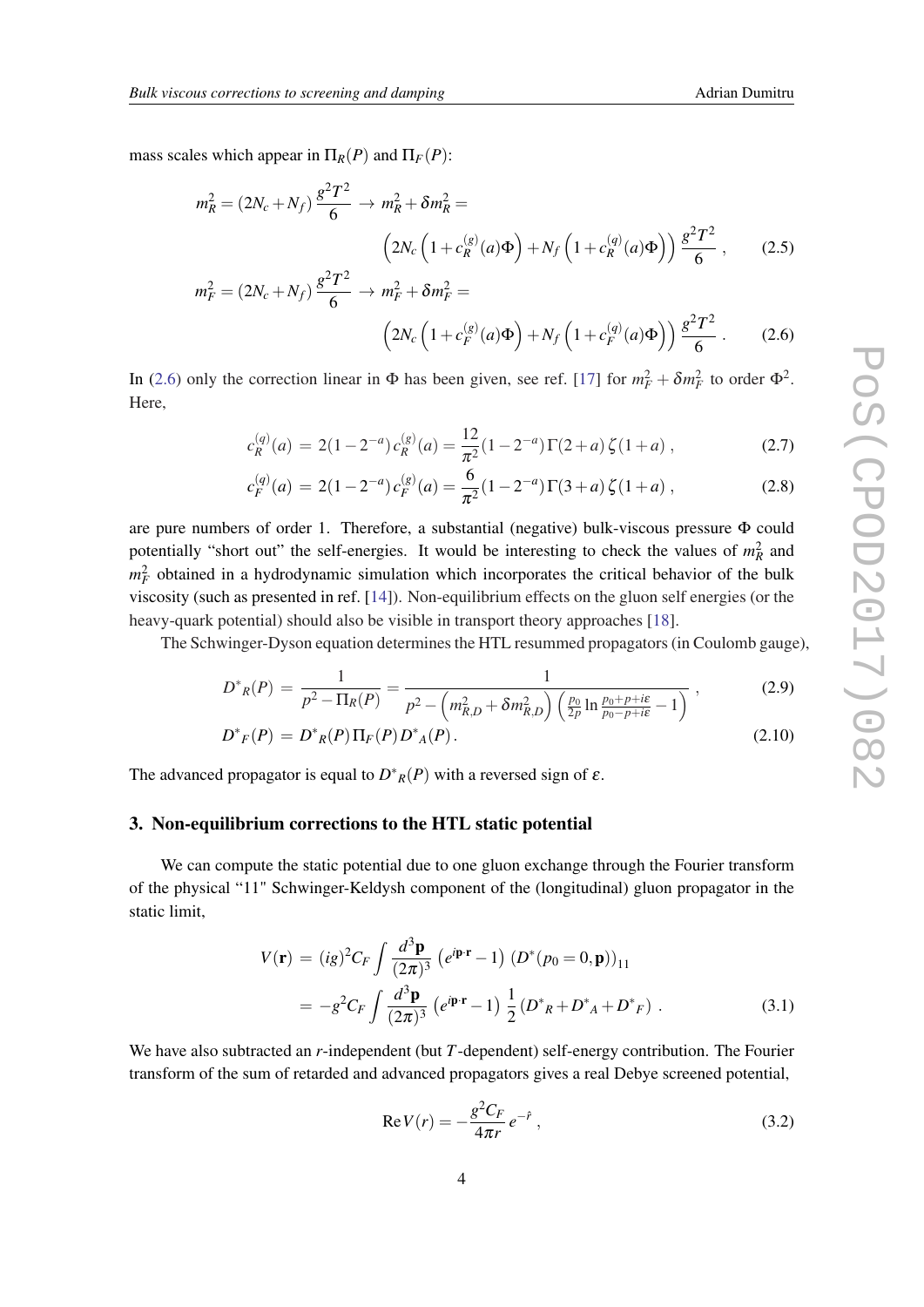<span id="page-5-0"></span>where  $\hat{r} \equiv r \sqrt{m_R^2 + \delta m_R^2}$ . The imaginary part of the potential originates from the symmetric propagator  $D^*$ <sub>F</sub> and is due to Landau damping of the gluon exchanged by the static sources [\[19](#page-6-0)],

Im 
$$
V(r) = -\frac{g^2 C_F T}{4\pi} \frac{m_F^2 + \delta m_F^2}{m_R^2 + \delta m_R^2} \phi(\hat{r}),
$$
 (3.3)

with  $\phi(\hat{r}) \sim \hat{r}^2 \log 1/\hat{r}$  when  $\hat{r} \ll 1$ . The imaginary part of the potential generates a thermal width for quarkonium bound states.

Hence, bulk-viscous corrections in general modify the Debye screening of the 1/*r* Coulomb potential. Also, Im*V*(*r*) is multiplied by  $(m_F^2 + \delta m_F^2)/(m_R^2 + \delta m_R^2)$  which we expect to be less than 1 typically. Thus, a significant bulk pressure should reduce the thermal width of quarkonium states. The potential written in eqs. ([3.2](#page-4-0),3.3) is not expected to provide accurate, quantitative predictions of the properties of quarkonium bound states at finite temperature. However, basic qualitative insight obtained with the methods described here can be useful for incorporating non-equilibrium effects into quarkonium potentials derived from lattice QCD [\[20](#page-6-0)].

## References

- [1] P. B. Arnold, C. Dogan and G. D. Moore, Phys. Rev. D **74**, 085021 (2006).
- [2] I. T. Drummond, R. R. Horgan, P. V. Landshoff and A. Rebhan, Phys. Lett. B 460, 197 (1999)
- [3] P. N. Meisinger, T. R. Miller and M. C. Ogilvie, Phys. Rev. D 65, 034009 (2002); R. D. Pisarski, Phys. Rev. D 74, 121703 (2006); A. Dumitru, Y. Guo, Y. Hidaka, C. P. Korthals Altes and R. D. Pisarski, Phys. Rev. D 86, 105017 (2012)
- [4] T. Umeda, S. Ejiri, S. Aoki, T. Hatsuda, K. Kanaya, Y. Maezawa and H. Ohno, Phys. Rev. D 79, 051501 (2009); S. Borsanyi, G. Endrodi, Z. Fodor, S. D. Katz and K. K. Szabo, JHEP 1207, 056 (2012).
- [5] M. Panero, Phys. Rev. Lett. **103**, 232001 (2009); S. Datta and S. Gupta, Phys. Rev. D 82, 114505 (2010)
- [6] J. O. Andersen, L. E. Leganger, M. Strickland and N. Su, Phys. Rev. D 84, 087703 (2011); JHEP 1108, 053 (2011) and M. Strickland, priv. comm.
- [7] A. Buchel, Phys. Lett. B 663, 286 (2008)
- [8] S. S. Gubser, S. S. Pufu and F. D. Rocha, JHEP 0808, 085 (2008); C. Eling and Y. Oz, JHEP 1106, 007 (2011); S. I. Finazzo, R. Rougemont, H. Marrochio and J. Noronha, JHEP 1502, 051 (2015)
- [9] A. Bazavov *et al.* [HotQCD Collaboration], Phys. Rev. D 90, 094503 (2014).
- [10] D. Kharzeev and K. Tuchin, JHEP 0809, 093 (2008); F. Karsch, D. Kharzeev and K. Tuchin, Phys. Lett. B 663, 217 (2008).
- [11] F. R. Brown, F. P. Butler, H. Chen, N. H. Christ, Z. h. Dong, W. Schaffer, L. I. Unger and A. Vaccarino, Phys. Rev. Lett. 65, 2491 (1990); S. Gavin, A. Gocksch and R. D. Pisarski, Phys. Rev. D 49, R3079 (1994).